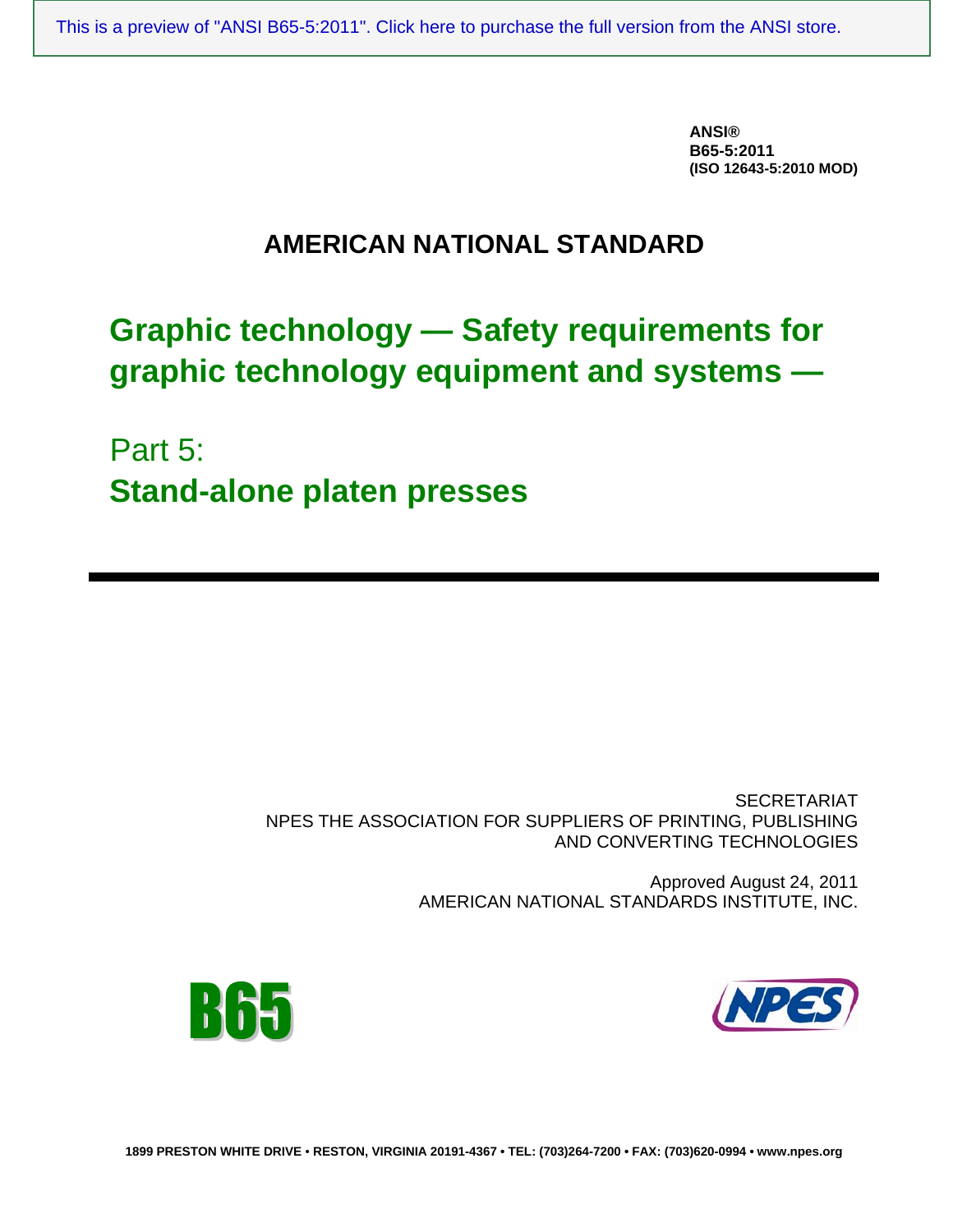# **AMERICAN NATIONAL STANDARD**

Approval of an American National Standard requires verification by ANSI that the requirement for due process, consensus, and other criteria for approval have been met by the standards developer.

Consensus is established when, in the judgment of the ANSI Board of Standards Review, substantial agreement has been reached by directly and materially affected interests. Substantial agreement means much more than a simple majority, but not necessarily unanimity. Consensus requires that all views and objections be considered, and that a concerted effort be made toward their resolution.

The use of American National Standards is completely voluntary; their existence does not in any respect preclude anyone, whether he has approved the standards or not, from manufacturing, marketing, purchasing, or using products, processes, or procedures not conforming to the standards.

The American National Standards Institute does not develop standards and will in no circumstances give an interpretation of any American National Standard. Moreover, no person shall have the right or authority to issue an interpretation of an American National Standard in the name of the American National Standards Institute. Requests for interpretations should be addressed to the secretariat whose name appears on the title pate of this standard.

**CAUTION NOTICE:** This American National Standard may be revised or withdrawn at any time. The procedures of the American National Standards Institute require that action be taken to reaffirm, revise, or withdraw this standard periodically. Purchasers of American National Standards may receive current information on all standards by calling or writing the American National Standards Institute.

**American National Standards Institute 25 West 43rd Street, 4th Floor, New York, New York 10036** 

Copyright ©2011 NPES The Association for Suppliers of Printing, Publishing and Converting Technologies All rights reserved

No part of this publication may be reproduced in any form, in an electronic retrieval system or otherwise, without the prior written permission of NPES.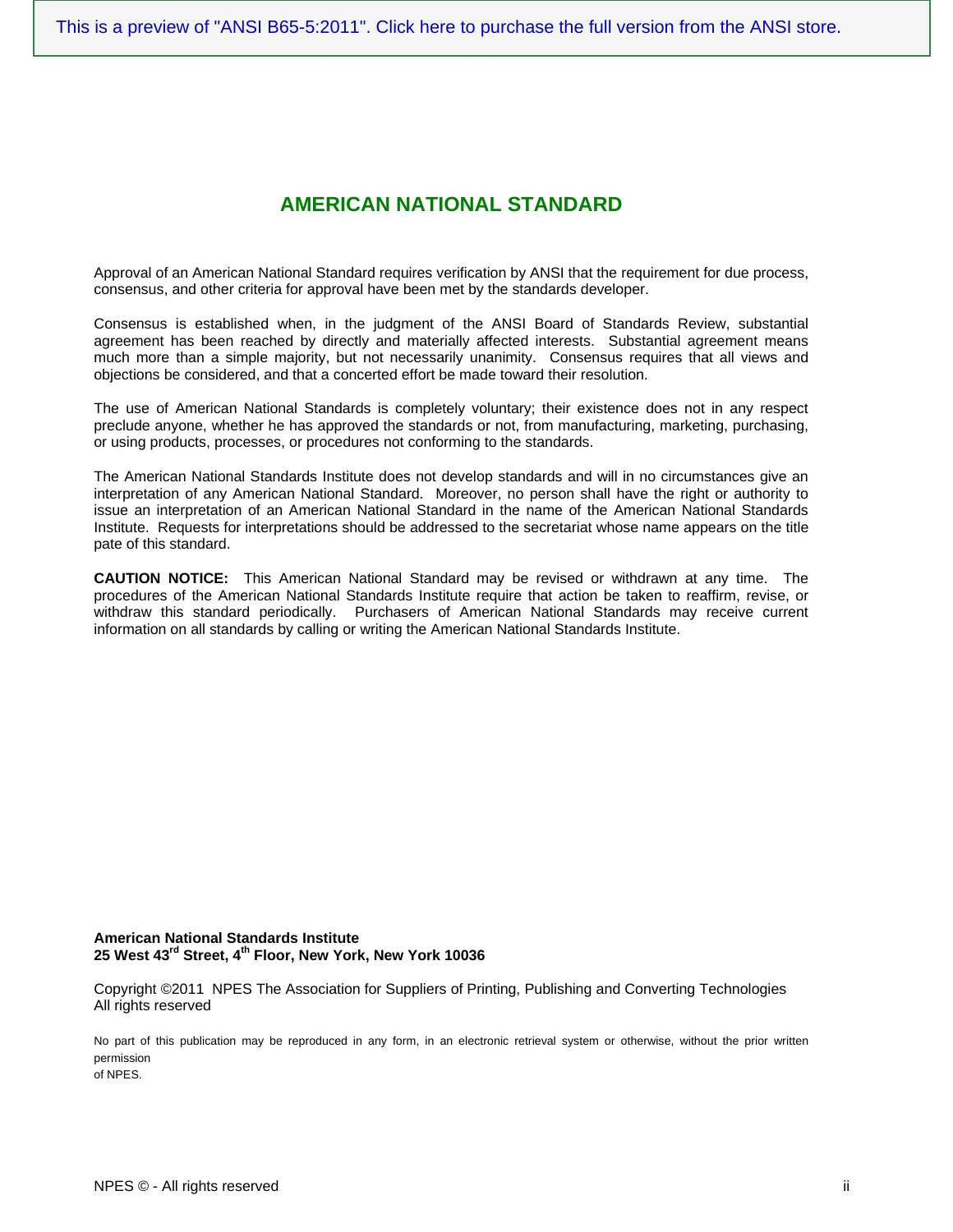### **ANSI®**

**B65-5:2011** 

# **Contents**

Page

| 1                                                                        |                                                                                                 |  |
|--------------------------------------------------------------------------|-------------------------------------------------------------------------------------------------|--|
| $\mathbf{2}$                                                             |                                                                                                 |  |
| 3                                                                        |                                                                                                 |  |
| 4                                                                        |                                                                                                 |  |
| 5<br>5.1<br>5.2<br>5.3<br>5.4<br>5.5<br>5.6<br>5.7<br>5.8<br>5.9<br>5.10 |                                                                                                 |  |
| 6<br>6.1<br>6.2                                                          |                                                                                                 |  |
| $\overline{7}$                                                           |                                                                                                 |  |
| 8<br>8.1<br>8.2                                                          |                                                                                                 |  |
| 9                                                                        |                                                                                                 |  |
|                                                                          | Annex S (normative) Additional U.S. requirements, including deviations from ISO 12643-5:2010 11 |  |
|                                                                          |                                                                                                 |  |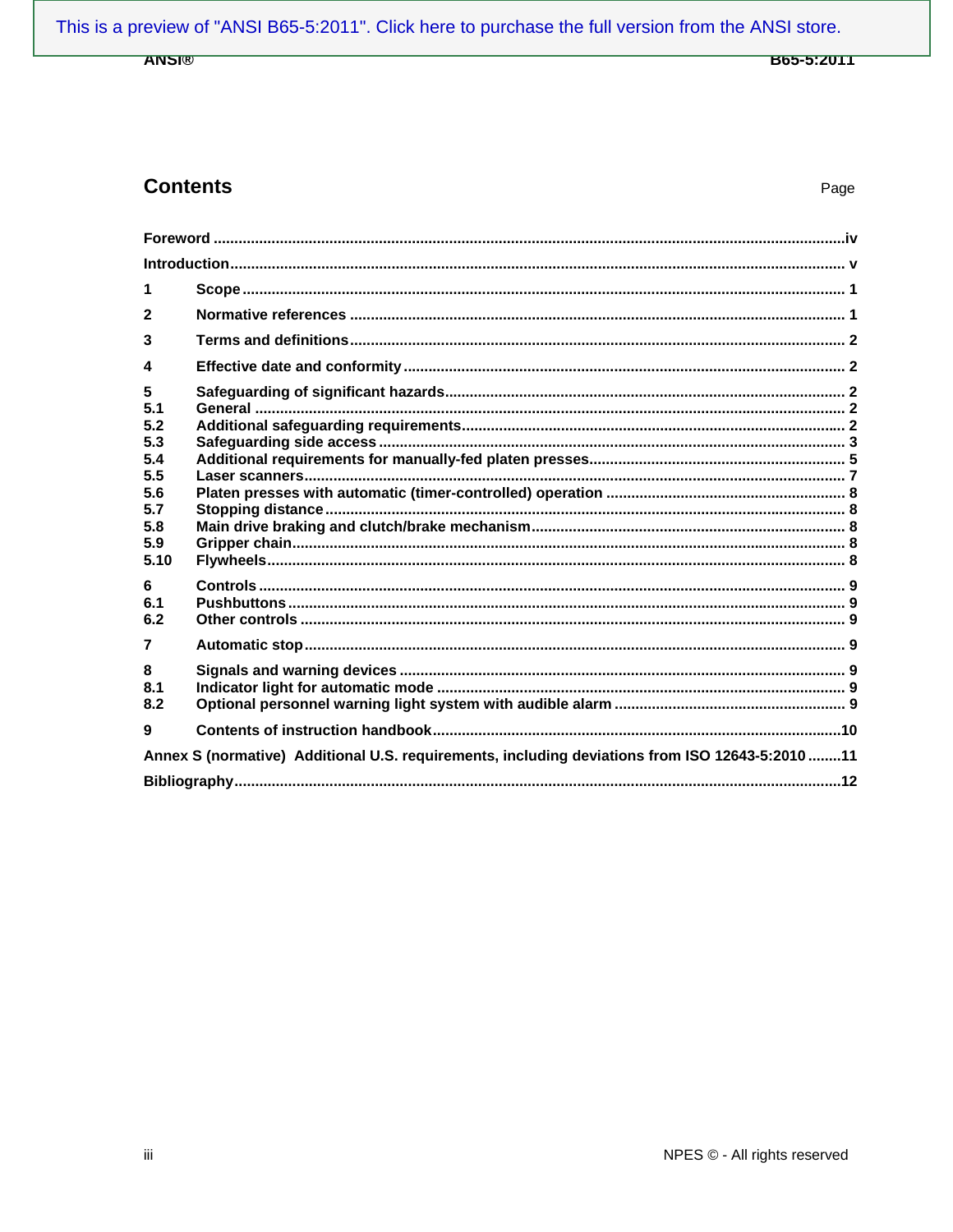**B65-5:2011 ANSI®** 

## **Foreword**

B65-5:2011 is a revision of B65.5:2006, *Safety standard — Stand-alone platen presses*. It is a modified national adoption of ISO 12643-5:2010, *Graphic technology — Safety requirements for graphic technology equipment and systems — Part 5: Stand-alone platen presses*. The purpose of this adoption is to harmonize this ANSI standard with international standards to facilitate international trade while adhering to U.S. safety regulations.

This standard was prepared by B65 Subcommittee 4 (Safety of Platen Presses) and was processed and approved for submittal to ANSI by the members of the subcommittee. Committee approval of the standard does not necessarily imply that all committee members voted for its approval.

Areas in which B65-5 differs technically from ISO 12643-5:2010 are identified in Annex S. Other editorial changes have been made that do not affect the technical content of the standard.

It is the intent of B65 SC4 that both B65.5:2006 and this version of B65-5 be applicable through December 31, 2012. B65.5:2006 is thus provisionally retained until this date. As from January 1, 2013, B65-5:2011 will cancel and replace B65.5:2006. Accordingly, as from January 1, 2013, only B65-5:2011 will be applicable to new equipment.

The B65 Committee was accredited by the American National Standards Institute in 1983 to develop safety standards for the printing and publishing industry.

The B65 Committee recommends the voluntary adoption and use of this standard by the printing industry and its suppliers. It is hoped that individual companies will not only use it in the purchase of new equipment, but will also apply the requirements of this standard during any major change or alternation of existing equipment.

It is recommended that this standard, or applicable parts of it, be referenced in purchase orders for equipment, when appropriate, thus making its provisions a part of the purchase contract.

It is also recommended that this standard be a part of the total safety program in the workplace. Application of this standard will promote safety, and management at all levels is urged to recommend its implementation.

Attention is drawn to the possibility that some of the elements of this document may be the subject of patent rights. Neither ISO, ANSI nor NPES shall not be held responsible for identifying any or all such patent rights.

Requests for interpretation must be sent in writing to the B65 Secretariat. This request will be forwarded to the appropriate committee, which will review the request in accordance with the B65 Committee Procedures for Interpretations and will provide a written response. A statement, written or oral, that is not processed in accordance with the procedures noted above will not be considered the official position of the B65 Committee, and should not be relied upon as a Formal Interpretation.

Suggestions for improving this standard are welcome. They should be sent to the B65 Secretariat, NPES The Association for Suppliers of Printing, Publishing and Converting Technologies, 1899 Preston White Drive, Reston, VA 20191-4367.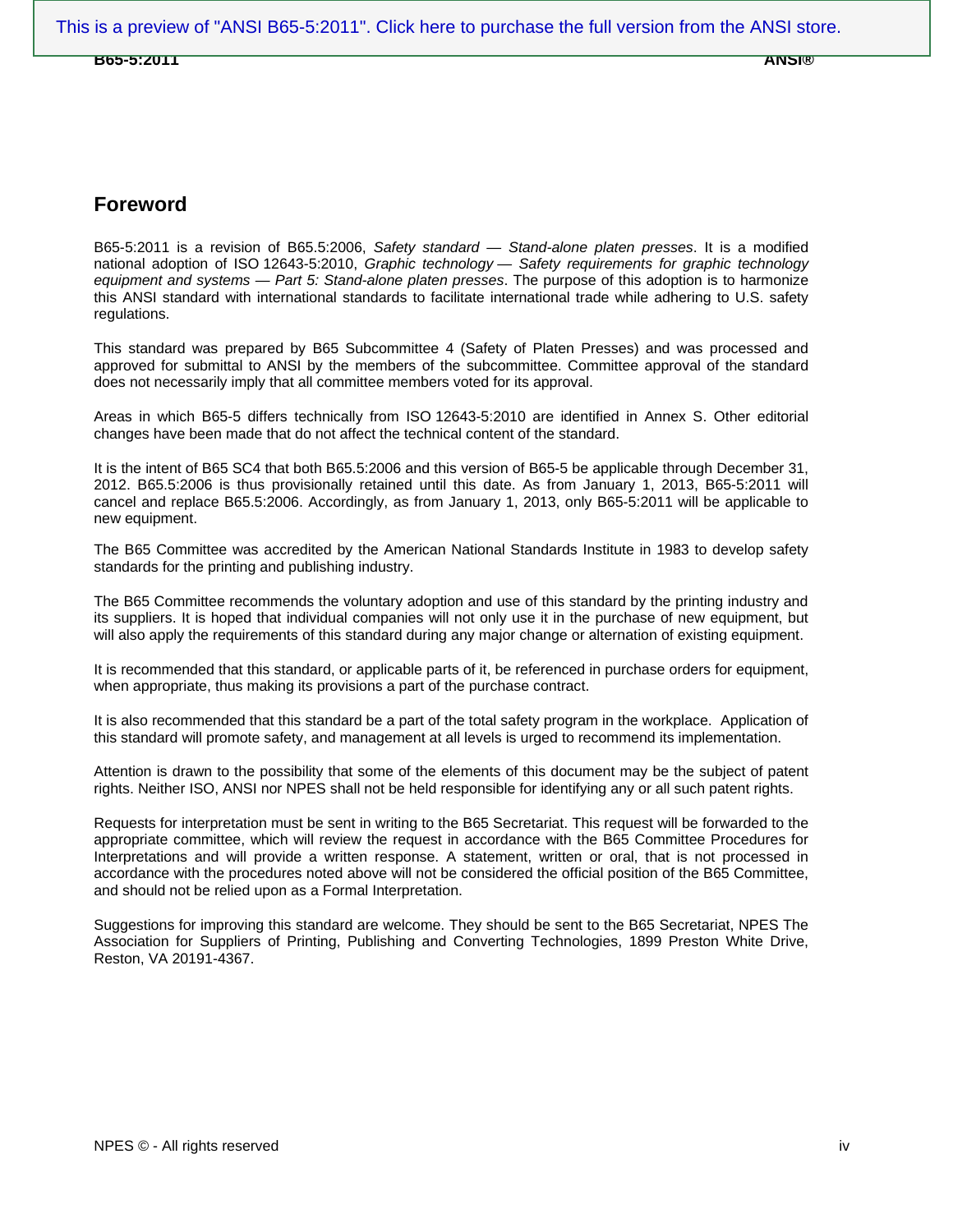**ANSI® B65-5:2011** 

### **Introduction**

During the development of this B65 Standard an effort was made to harmonize the requirements of ISO 12643-5:2010, with the requirements of B65.5:2006. Therefore, this edition of B65-5 is an adoption of ISO 12643-5:2010, modified with **specific requirements for the U.S., which are noted throughout this document and are listed in Annex S**. Such requirements may be an addition to, or a deviation from, the requirements of ISO 12643-5:2010. In addition to the modifications of ISO 12643-5:2010 shown in Annex S, other editorial changes have been made to the standard in accordance with the formatting requirements of an ANSI standard. Editorial changes include renumbering the clauses and sub clauses following Clause 4. Such editorial changes have no impact on the requirements of this standard.

The purpose of this standard is to reduce the risk of injury to operating personnel working on stand-alone platen presses.

This standard provides requirements for controls, and for guarding residual hazards and hazards created by point of operation of manually-fed and automatically-fed platen presses. It also provides requirements specific to the use of a flywheel, and specifies safe operating practices and training requirements.

During the development of ISO 12643-5, existing relevant standards of other countries were taken into consideration. An effort has been made to take into consideration the requirements of many countries, recognizing that national standards or laws may dictate national requirements. In cases where it was known that there is a national requirement that differs from ISO 12643-5, which has been noted.

ISO 12643-5 was developed to harmonize the following U.S. and European safety standards:

ANSI B65.5, *Safety standard — Stand-alone platen presses*

EN 1010-5[1], *Safety of machinery — Safety requirements for the design and construction of printing and paper converting machines — Part 5: Machines for the production of corrugated board and machines for the conversion of flat and corrugated board*